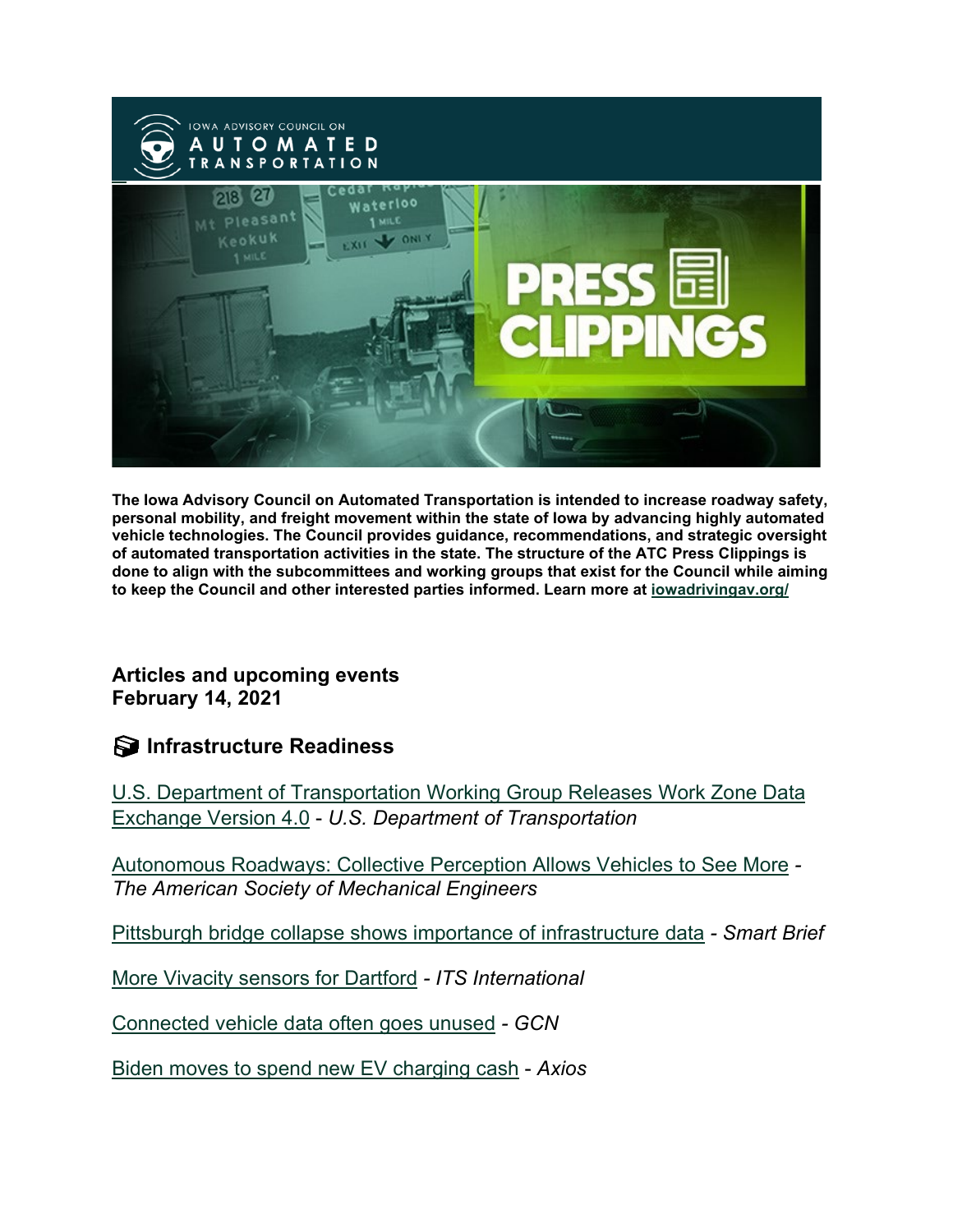## **Policy & Legislation**

[House T&I Subcommittee Holds Hearing On CAVs](https://aashtojournal.org/2022/02/04/house-ti-subcommittee-holds-hearing-on-cavs/?utm_medium=email&utm_source=govdelivery) - *AASHTO Journal*

• [Direct Link to Director Marler's Testimony and Q&A](https://youtu.be/2HE6Zrt6chA?utm_medium=email&utm_source=govdelivery)

[Nuro's 3rd Generation Delivery Robot Is Ready For Manufacture](https://www.forbes.com/sites/bradtempleton/2022/02/01/nuros-3rd-generation-delivery-robot-is-ready-for-manufacture/?sh=f814f8e8960a&utm_medium=email&utm_source=govdelivery) - *Forbes*

[Self-driving car companies zoom ahead, leaving U.S. regulators behind](https://www.reuters.com/business/autos-transportation/self-driving-car-companies-zoom-ahead-leaving-us-regulators-behind-2022-02-02/?utm_medium=email&utm_source=govdelivery) *- Reuters*

[ATA Presses Congress for AV Policy Directives](https://www.ttnews.com/articles/ata-presses-congress-av-policy-directives?utm_medium=email&utm_source=govdelivery) *- Transport Topics*

[Sidewalk detection and safety monitoring are creating 'watershed moment' for](https://www.smartcitiesdive.com/news/superpedestrian-sidewalk-detection-safety-monitoring-cities-micromobility/618433/?utm_medium=email&utm_source=govdelivery)  [micromobility](https://www.smartcitiesdive.com/news/superpedestrian-sidewalk-detection-safety-monitoring-cities-micromobility/618433/?utm_medium=email&utm_source=govdelivery) *- Smart Cities Dive*

[Secretary Buttigieg talks road safety, self-driving cars, EVs, and unruly airline](https://finance.yahoo.com/video/secretary-buttigieg-talks-road-safety-174241342.html?utm_medium=email&utm_source=govdelivery)  [passengers](https://finance.yahoo.com/video/secretary-buttigieg-talks-road-safety-174241342.html?utm_medium=email&utm_source=govdelivery) *- Yahoo! Finance*

#### **Example 2** Economic Development

[COVID-19: Changing the Trucking Industry Landscape](https://www.dcvelocity.com/blogs/2-one-off-sound-off/post/53674-covid-19-changing-the-trucking-industry-landscape?utm_medium=email&utm_source=govdelivery) - *DC Velocity*

[Truck Automation Players Take Las Vegas By Storm At Manifest 2022](https://www.forbes.com/sites/richardbishop1/2022/02/02/truck-automation-players-take-las-vegas-by-storm-at-manifest-2022/?sh=5ed3dd4a4da8&utm_medium=email&utm_source=govdelivery) - *Forbes*

[TuSimple To Haul Freight For Union Pacific In 'Driver Out' Robot Trucks](https://www.forbes.com/sites/alanohnsman/2022/02/02/tusimple-to-haul-freight-for-union-pacific-in-driver-out-robot-trucks/?sh=10e23e086318&utm_medium=email&utm_source=govdelivery) *- Forbes*

[Ford, Google are founding partners in Michigan Central Innovation District](https://www.cnet.com/roadshow/news/ford-google-michigan-central-innovation-district/?utm_medium=email&utm_source=govdelivery) *- CNET*

[In-Cab Cameras: Ways to Accelerate Driver Acceptance and Improve Safety](https://www.automotive-fleet.com/10160666/in-cab-cameras-ways-to-accelerate-driver-acceptance-and-improve-safety?utm_medium=email&utm_source=govdelivery) *- Automotive Fleet*

[GM's robotaxis are only coming out after dark](https://edition.cnn.com/2022/02/08/tech/cruise-robotaxis-night/?utm_medium=email&utm_source=govdelivery) *- CNN Business*

[U.S. DOT Announces Funding Opportunity for Small Business Innovation](https://www.transportation.gov/briefing-room/us-dot-announces-funding-opportunity-small-business-innovation-research-program?utm_medium=email&utm_source=govdelivery)  [Research Program](https://www.transportation.gov/briefing-room/us-dot-announces-funding-opportunity-small-business-innovation-research-program?utm_medium=email&utm_source=govdelivery) *- U.S. Department of Transportation*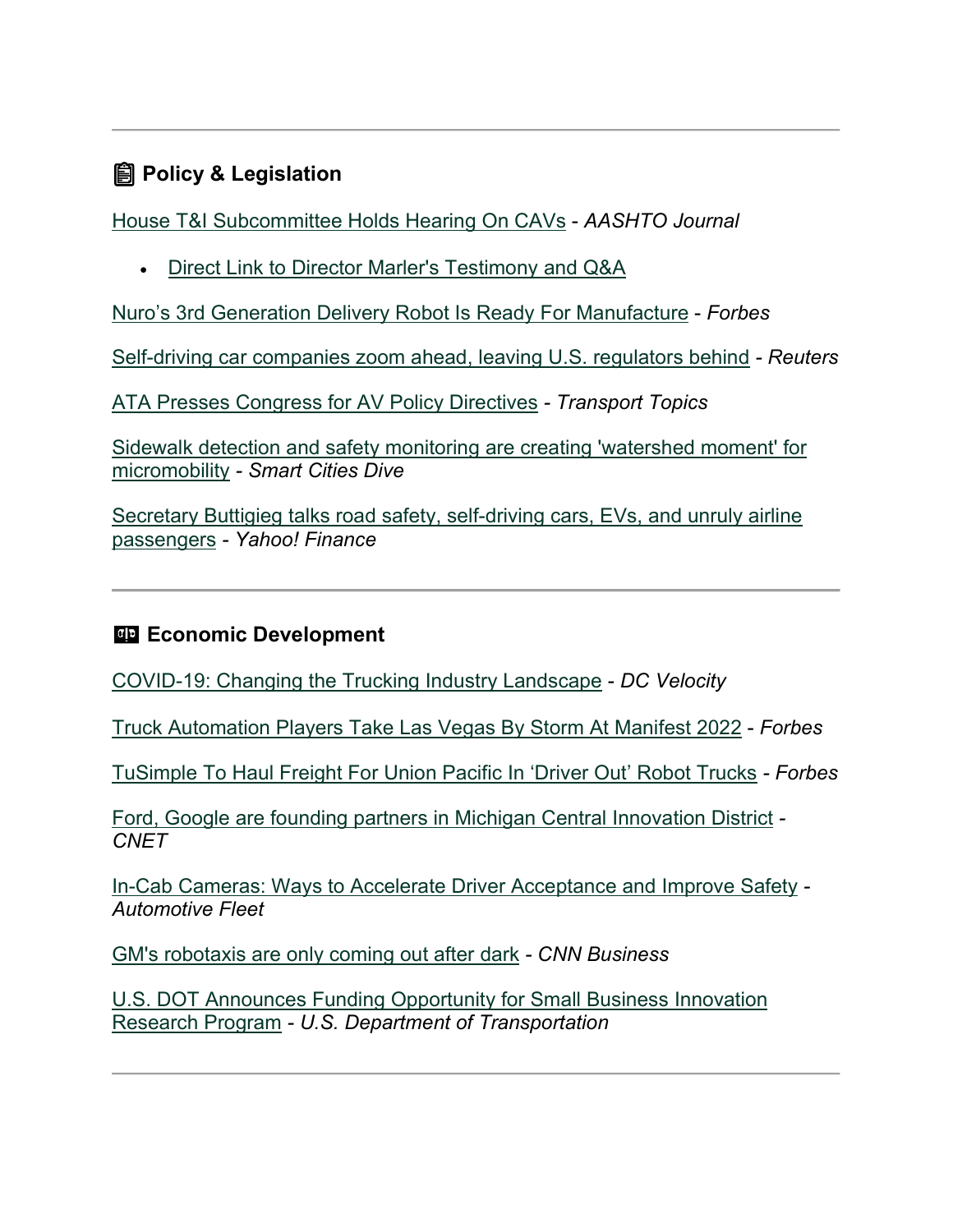### **Public Safety & Enforcement**

[Tesla recall: 'Full Self-Driving' software runs stop signs](https://apnews.com/article/tesla-recall-full-self-driving-software-e23d252ac5164cb0e7af776625b15180?utm_medium=email&utm_source=govdelivery) - *AP News*

[Waymo sues California DMV to keep driverless crash data under wraps](https://www.theverge.com/2022/1/28/22906513/waymo-lawsuit-california-dmv-crash-data-foia?utm_medium=email&utm_source=govdelivery) *- The Verge*

[USDOT Unveils New National Roadway Safety Strategy](https://aashtojournal.org/2022/01/28/usdot-unveils-new-national-roadway-safety-strategy/?utm_medium=email&utm_source=govdelivery) *- AASHTO Journal*

[Driver Monitoring Is Necessary When Cars Add Automation, AAA Says](https://www.consumerreports.org/car-safety/driver-monitoring-is-necessary-when-cars-add-automation-aaa-a4724497022/?utm_medium=email&utm_source=govdelivery) *- Consumer Reports*

[Tech To Help Walkers Avoid Traffic Crashes Works –](https://www.forbes.com/sites/tanyamohn/2022/02/03/tech-to-help-walkers-avoid-traffic-crashes-works--but-not-at-night/?sh=48440df7445e&utm_medium=email&utm_source=govdelivery) But Not At Night *- Forbes*

[Noted Tesla Hacker Finds Evidence Of 'Seat Abuse' Protection That Locks You](https://jalopnik.com/noted-tesla-hacker-finds-evidence-of-seat-abuse-prote-1848453737?utm_medium=email&utm_source=govdelivery)  [Out Of Seat Controls](https://jalopnik.com/noted-tesla-hacker-finds-evidence-of-seat-abuse-prote-1848453737?utm_medium=email&utm_source=govdelivery) *- Jalopnik*

#### **Research, Development, Testing & Evaluation**

[Innovative Headlights, Studied by CSRC, Could Help Save Pedestrians,](https://pressroom.toyota.com/innovative-headlights-studied-by-csrc-could-help-save-pedestrians-bicyclists/?utm_medium=email&utm_source=govdelivery)  [Bicyclists](https://pressroom.toyota.com/innovative-headlights-studied-by-csrc-could-help-save-pedestrians-bicyclists/?utm_medium=email&utm_source=govdelivery) - *Toyota Newsroom*

[Advancing Technology to Human Levels](https://connectedworld.com/advancing-technology-to-human-levels/?utm_medium=email&utm_source=govdelivery) - *Connected World*

[Autonomous vehicle safety standard defines operational design domain for AVs](https://www.autonomousvehicleinternational.com/news/connectivity/autonomous-vehicle-safety-standard-defines-operational-design-domain-for-avs.html?utm_medium=email&utm_source=govdelivery) *- Autonomous Vehicle International*

[The Ethical Debate About Whether AI Ought To Warn You When The Self-](https://www.forbes.com/sites/lanceeliot/2022/02/07/the-ethical-debate-about-whether-ai-ought-to-warn-you-when-the-self-driving-car-that-you-are-riding-in-is-about-to-crash/?sh=5bedeac36c82&utm_medium=email&utm_source=govdelivery)[Driving Car That You Are Riding In Is About To Crash](https://www.forbes.com/sites/lanceeliot/2022/02/07/the-ethical-debate-about-whether-ai-ought-to-warn-you-when-the-self-driving-car-that-you-are-riding-in-is-about-to-crash/?sh=5bedeac36c82&utm_medium=email&utm_source=govdelivery) *- Forbes*

Podcast #21: How to make V2P work – [an interview with Commsignia's András](https://www.traffictechnologytoday.com/podcast/podcast-21-v2x-pedestrian-protection-and-5g-an-interview-with-commsignias-andras-varadi.html?utm_medium=email&utm_source=govdelivery)  [Váradi](https://www.traffictechnologytoday.com/podcast/podcast-21-v2x-pedestrian-protection-and-5g-an-interview-with-commsignias-andras-varadi.html?utm_medium=email&utm_source=govdelivery) *- Traffic Technology Today*

# **E** Upcoming Events

[AVs and the City of Tomorrow: Automating Public Transit](https://pavecampaign.org/event/virtual-panel-automating-public-transit/?utm_medium=email&utm_source=govdelivery) (Virtual) *Partners for Automated Vehicle Education (PAVE)*